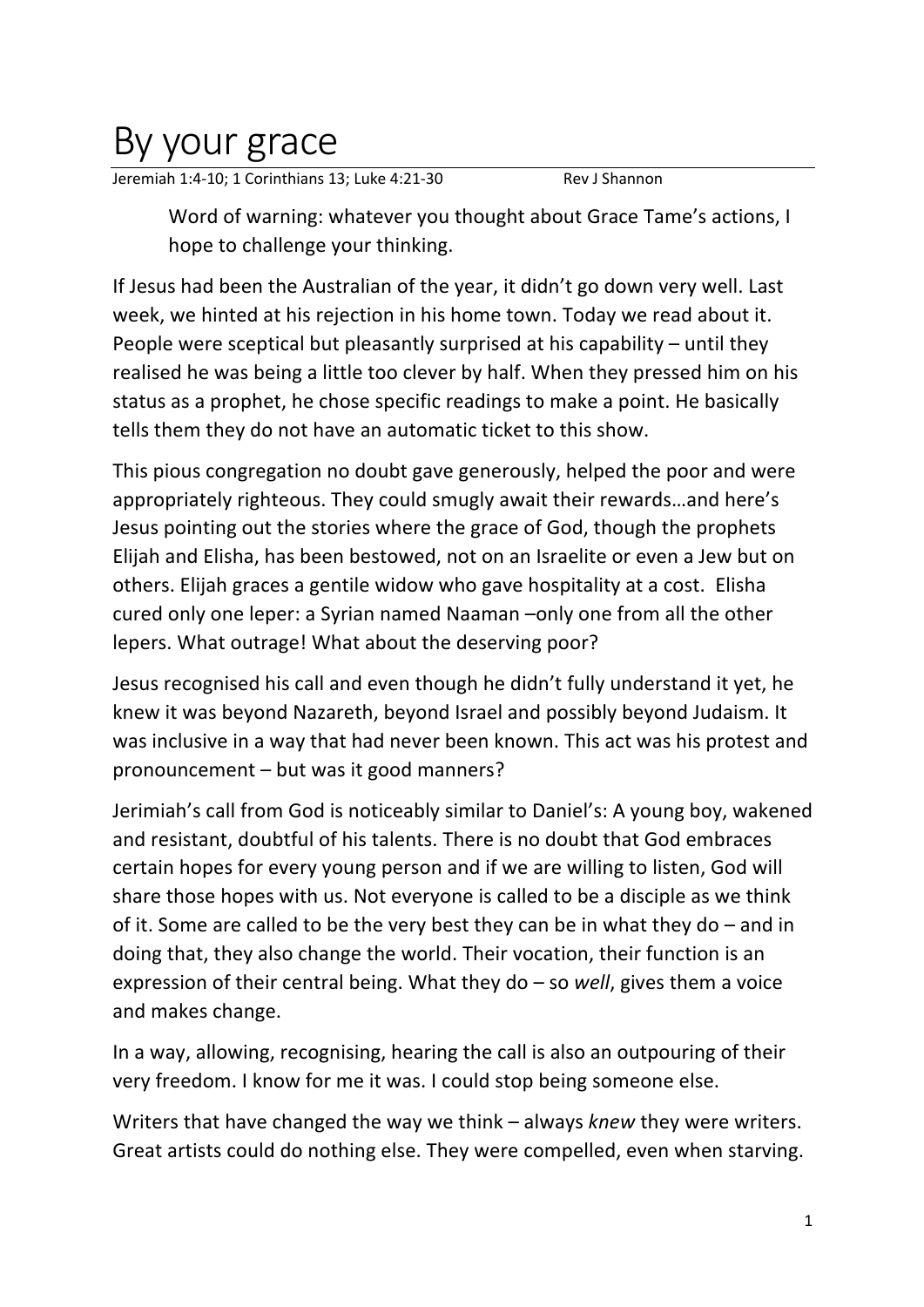Tuesday night, Prime Minister announced Dylan Alcott as the Australian of the year. Dylan has been sports mad since he was a tot. It is unusual for an athlete to win gold in more than one sport but he's just crazy determined and loves it totally.

Mr Alcott has been a sportsman all his life and he claims his success is what gave him the courage to do all the other things. He is a broadcaster and a motivational speaker. An Alcott quotable quote from one of his speeches is "… for every one thing you can't do, there are 10,000 others you can. For every one idiot who gives you a hard time, there are 10,000 others worth your time."

And by doing what he does well, (which does seem to be everything he touches) he gives voice and hope to people living with disabilities. The young Dutchman who beat him in the Australian Open was inspired to play tennis after reading Alcott's autobiography.<sup>1</sup>

So yes, Jeramiah is right, some people are called to be a voice, if not always for God, then certainly for truth, justice, love, hope and peace.

And that is what the Australian of the year's job is – to be there *because* of who they are what they do but with a platform and a boost to make a difference.

And this is where I got conflicted. Did you see Grace Tame's behaviour at the Lodge on Tuesday night?

There has been a mountain of opinion pieces piled on this episode. In the papers, they seem to be evenly split between those who condemned it as petulant and others who congratulated her for staying true to herself and not faking it to make the PM feel better.<sup>2</sup> In the Twittersphere – she is almost 100% backed as a winner– which shows a frightening generational divide.

My first reaction was embarrassment and a little irritation for poor manners. It looked juvenile to me. I wondered whether she would view these videos when she is in her 40s & 50s, and cringe. She's only 28. One bio lists her as an artist and a yoga teacher. Right now, Grace Tame's vocation is her own brand – an influencer.

<sup>&</sup>lt;sup>1</sup> Note: I specifically didn't say 'disabled people'. That is a different label – making their disability what they are rather than the talented, outrageous, modest, sanguine, rich, poor, gender specific and not, people like all the rest of us and as different as the rest of us, some of which have disabilities.<br><sup>2</sup> One commentator described the photo op looking like parents trying to smile for guests through a teenage

tantrum.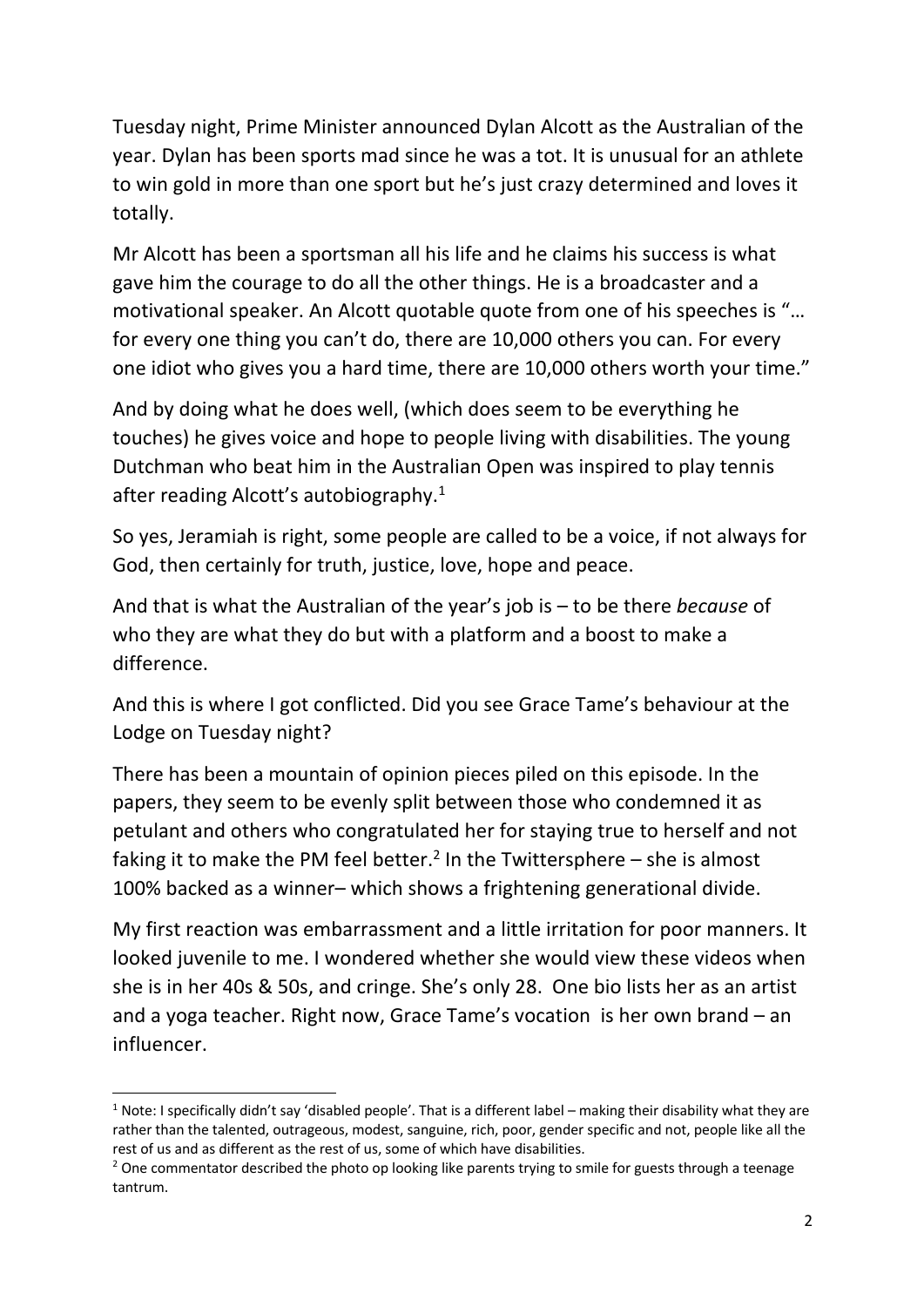She had the call – she needed to be the voice of the voiceless. Her relentless energy got Tasmanian law changed. Tasmania's Evidence Act (2001) prohibited publication of information identifying survivors of sexual assault. This prevented Tame and other survivors speaking publicly about their experiences, even as Tame's abuser bragged about his crimes on social media. The law was a paternalistic attempt to protect victims. It may well have had good intentions but to make a victim voiceless when they were already powerless was a double crime. It was illegal to say "I am the one"..."This happened to me!" 3

And her twitter supporters feel like the time has come where we should not force ourselves to make other people comfortable<sup>4</sup>.

I know, as you probably have too, there have been many times when someone has spouted something that was a moral affront to me but I kept quiet so as not to make a scene or embarrass others. There's a whole generation who doesn't buy into that and I can see their justification on political grounds…and on adolescent grounds too.

This is a generation where civil society doesn't mean anything. They're designed to be disrupters. They may reap the benefits of civil society but are often unaware of the undercurrents that make harmony and community. Individualism is a state of mind. They are trying to assert their new-found personas and be recognised as individuals.<sup>5</sup> and in adolescence, everything is about 'me'.

Ultimately, they may have to contribute differently but right now they live in a virtual world of trolls, people saying what they think unfiltered, spontaneously; anonymously and openly. It is an instantaneous world built on temporary pictures and comments. And a picture *means* something – if only for today.

It is also a world where a human **is** the brand. What they are selling is themselves. Famous for being famous – so for commercial or political capital, everything has to be about 'me'. You have to be seen.

 $3$  In other states & countries, the victims are named but not the perpetrators. Courts are hesitant to 'embarrass' good citizens (men) and possibly ruin careers. It makes sense during the trial but after conviction, it looks like sweeping it under the carpet.

<sup>4</sup> Or be exploited for photo ops

<sup>5</sup> This is nothing new - from Rockers to Goths – people want to be seen as individuals **AND** part of a tribe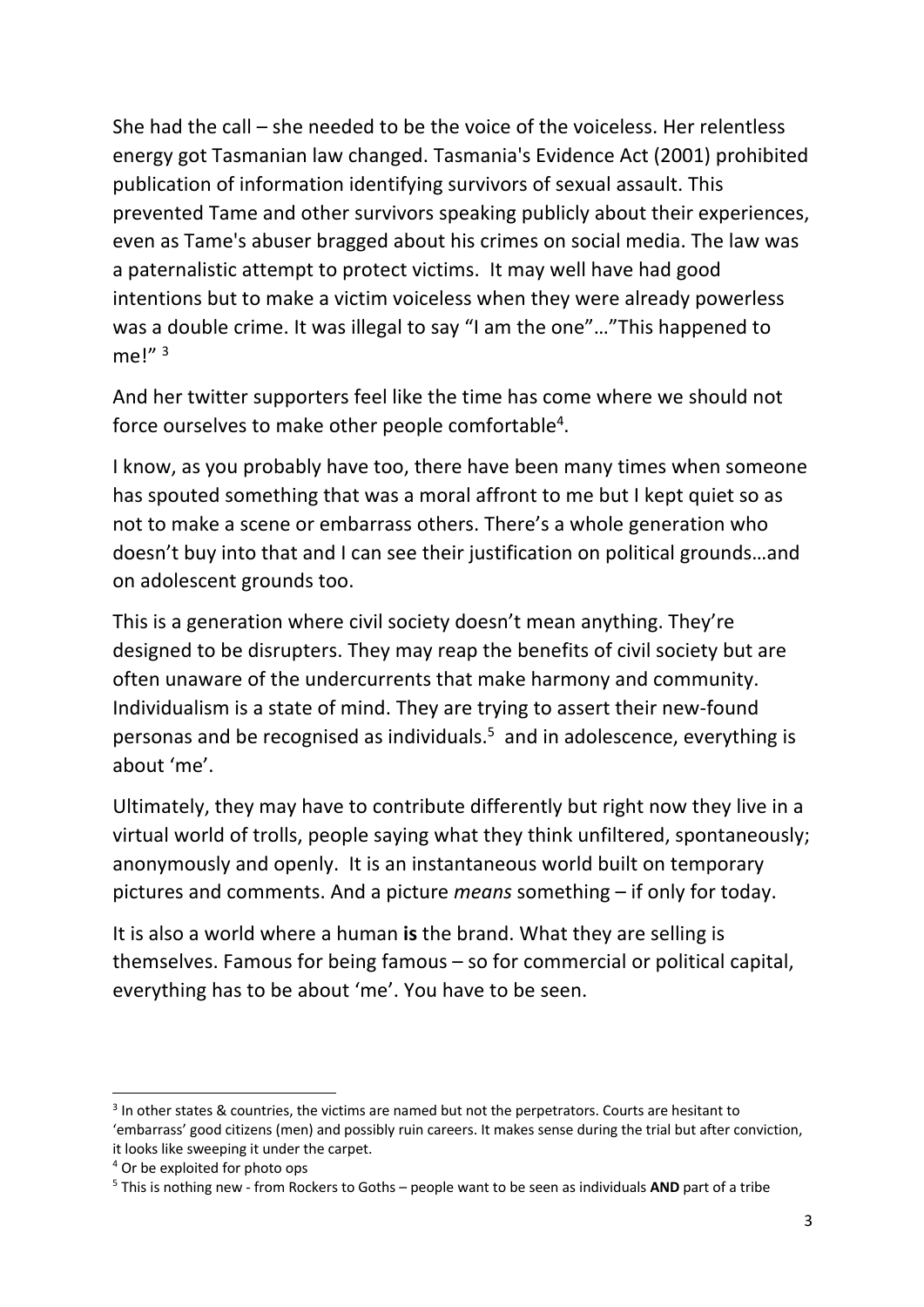And that's where, when you move away from all the Valentine's Day notions of Paul's letter – you get to the real meaning of the epistle.

Paul was writing to a congregation full of fervour and piety who were arguing over who had the greatest spiritual gifts. They were at each other's throats, confused and pulling apart.

My lectionary commentary said Paul's letter had been sent, "to a quarrelsome people who needed to know that their fervent religiosity was not worth a ticker's damn apart from a new relationship to one another, apart from love."

Paul then leads them step by step through the argument of why their common life needs reorientation and describes in no uncertain terms what that requires.

First love is essential. You can pray, scream, dance or speak in tongues but it doesn't mean squat without love. You can pour money into the poor or the church, crawl on your knees as a pilgrim or make gigantic sacrifices but only love makes these actions meaningful. Without love, they are nothing but pride and daring.

Love is not a romantic or abstract idea. It expresses itself in down to earth contexts, where it refuses to stoop to petty retaliation, demonstrates patience, shuns competitiveness, resists keeping a scorecard and remains hopeful.<sup>6</sup>

I'm not a fan of the PM but he had the grace (and the courage) to anoint Grace Tame as the Australian of the year.<sup>7</sup> (He knew what he was getting. He knew her modus operandi and perhaps he saw it as an opportunity to reach younger voters.) He has made mistakes<sup>8</sup>, all leaders do. He failed to live up to her expectations but the appointment was a success, victims are being heard, issues are being talked about. Maybe not enough has been done but it has been started.

She's been a pain in the government's posterior which is how she gets things done…but, without love, will it make a lasting change? Was it all about her? It *seemed* the only thing missing from this episode was grace. She was performing for her cameras.

<sup>6</sup> Tests for preaching, Cousar, Gavena et al, Year C, p129.

 $<sup>7</sup>$  He also had the grace to respond to media inquiries about the 'snub' by simply listing her achievements</sup> <sup>8</sup> Not the least of which is always referring to victims of sexual abuse by their first names as if he has a personal

relationship, as if they are 'girls' or his daughters rather than women he respects